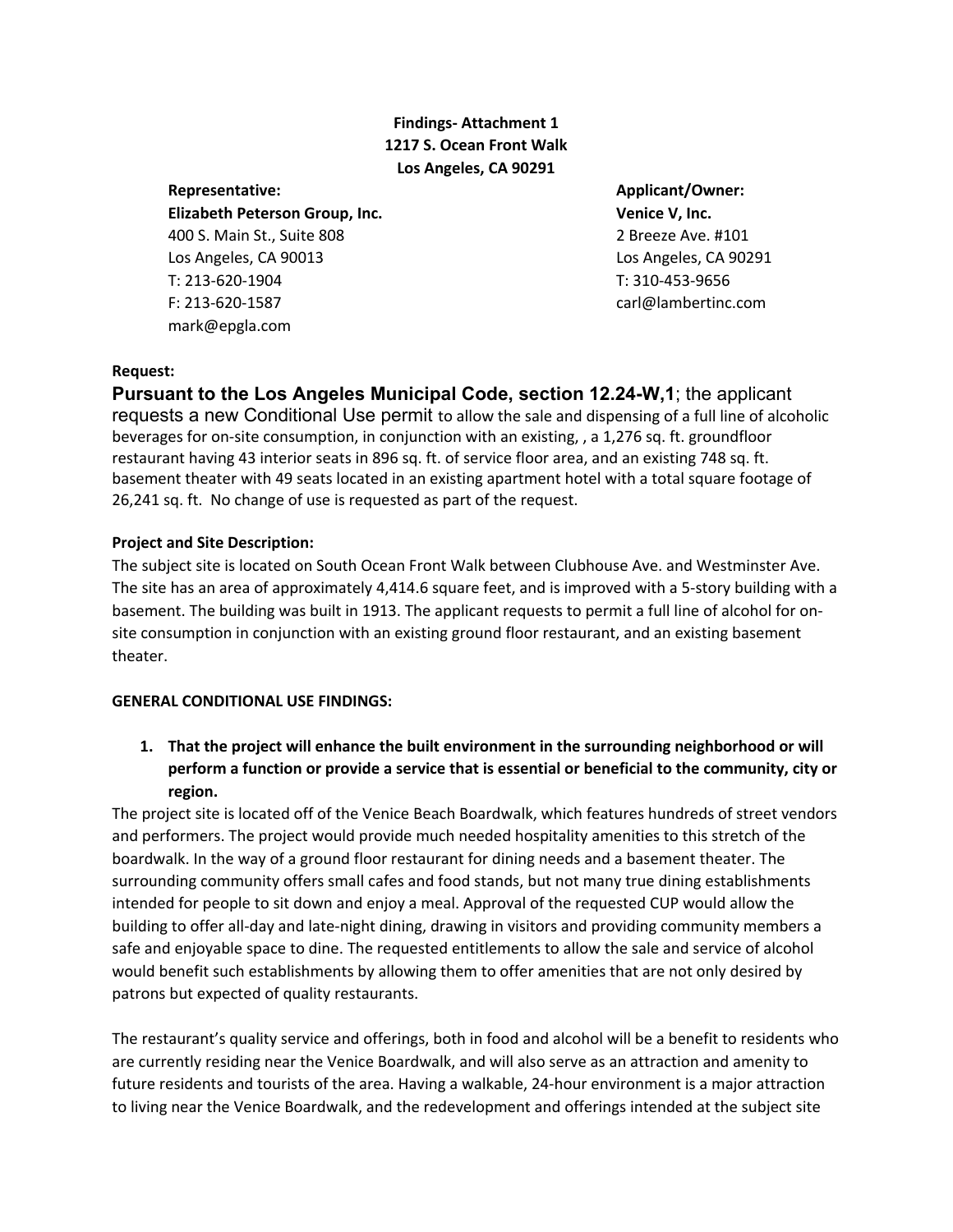will contribute to this desired lifestyle. The amenities and fresh aesthetic of the proposed hotel will enliven the space and improve the vibrancy of the area. Additionally, the renewed activity at the subject site will serve to create a positive pedestrian experience by having eyes on the street throughout the day and nighttime.

**2. That the project's location, size, height, operations and other significant features will be compatible with and will not adversely affect or further degrade adjacent properties, the surrounding neighborhood, or the public health, welfare, and safety.** 

The project's size, height, and operation will be compatible with the surrounding neighborhood. The building was built in 1913 as an apartment hotel with the existing restaurant and basement theater added at later dates. In order to remain viable in Venice's rapidly changing economy, the continued and enhanced use of this property as an apartment hotel with a restaurant and basement theater will impart the building with renewed vitality.

Rather than degrade adjacent properties and the surrounding neighborhood, the continued use of the subject site will actually improve the safety, welfare and aesthetic of the neighborhood. The hotel and its offered amenities of restaurants and alcohol service will renew life into the building, restoring activity of this area during day and nighttime periods. Additionally, the requested entitlements will reestablish the existing historic restaurant and theater of the historic apartment hotel and will make it more appealing and pleasing to visitors and community members who are welcome to enjoy its amenities. The subject site is compatible with both current uses and proposed uses as this area continues to change and evolve into a more 24-hour, livable part of the City.

## **3. That the project substantially conforms with the purpose, intent and provisions of the General Plan, the applicable community plan, and any applicable specific plan.**

The proposed project conforms to the purpose and intent of the General Plan. The subject site is located in a C1-1 zone, and is designated as Community Commercial. As a hotel, the site will create jobs for residents. It will also be a space for entertainment as the basement will include a theater, it will be a space that is intended to support guests to the area, encouraging increased trips around Venice and patronage to other local establishments and tourist sites.

The subject site is located within both the Los Angeles Coastal Transportation Corridor and the Venice Coastal Zone, designated as North Venice. The Los Angeles Coastal Transportation Corridor acts to regulate the transportation impacts that occur during new commercial and industrial development. As the site is an existing apartment hotel, restaurant and basement theater there will be no new commercial or industrial development being done. Therefore the project conforms to the Los Angeles Coastal Transportation Corridor Specific Plan. As well, the project is in compliance with the Venice Coastal Zone Specific Plan, as the commercially zoned lot shall not exceed the density permitted in the R3 Zone.

In addition to addressing the specific plans, this development project purposefully fills goals set forth by the community plan: